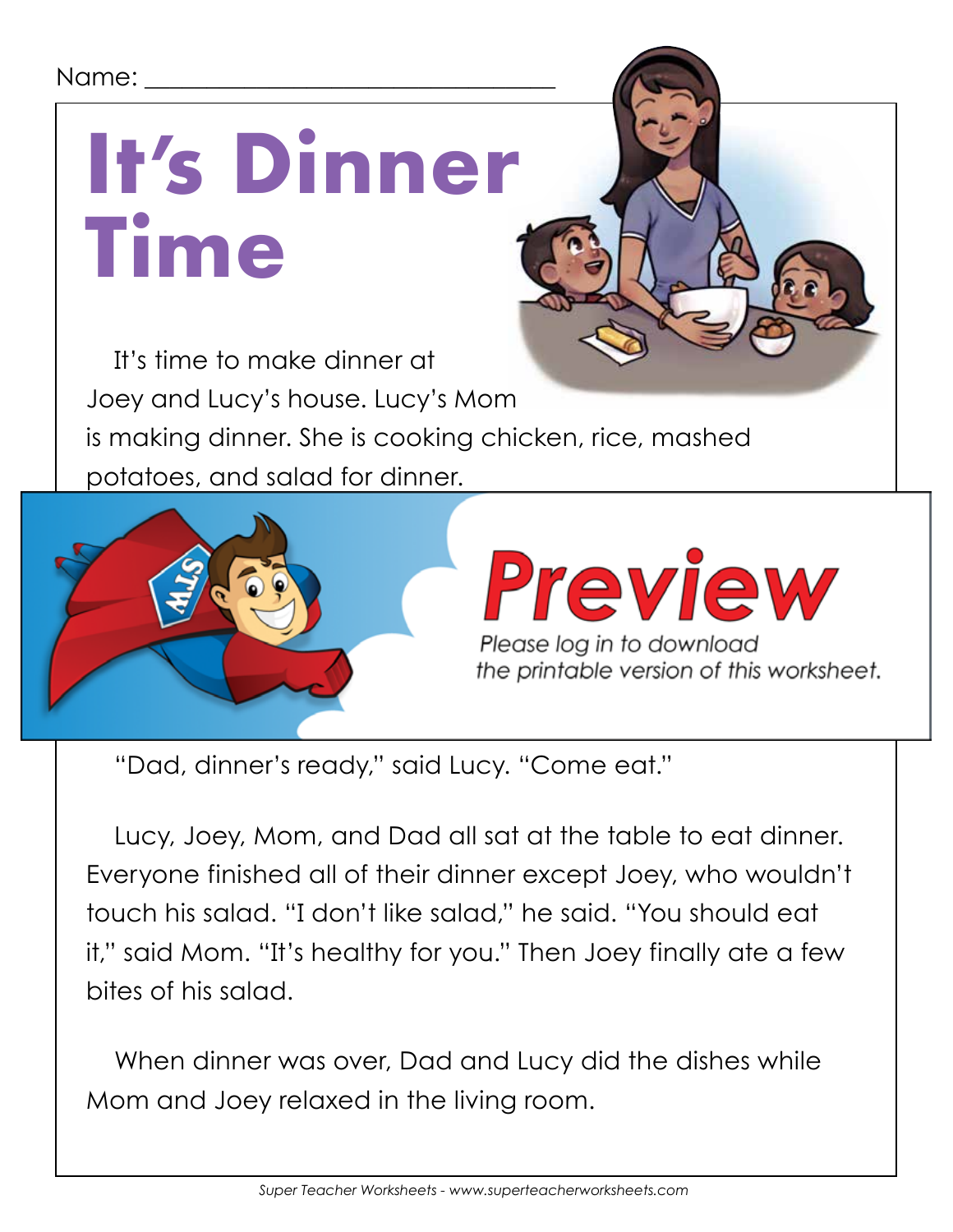



Preview

Please log in to download

- **4.** Who called Dad to dinner?
- **5.** Why does Mom want Joey to eat his salad?
- **6.** What did Mom and Joey do after dinner?

 $\overline{\phantom{a}}$  , and the contract of the contract of the contract of the contract of the contract of the contract of the contract of the contract of the contract of the contract of the contract of the contract of the contrac

 $\overline{\phantom{a}}$  , and the contract of the contract of the contract of the contract of the contract of the contract of the contract of the contract of the contract of the contract of the contract of the contract of the contrac

 $\overline{\phantom{a}}$  , and the contract of the contract of the contract of the contract of the contract of the contract of the contract of the contract of the contract of the contract of the contract of the contract of the contrac